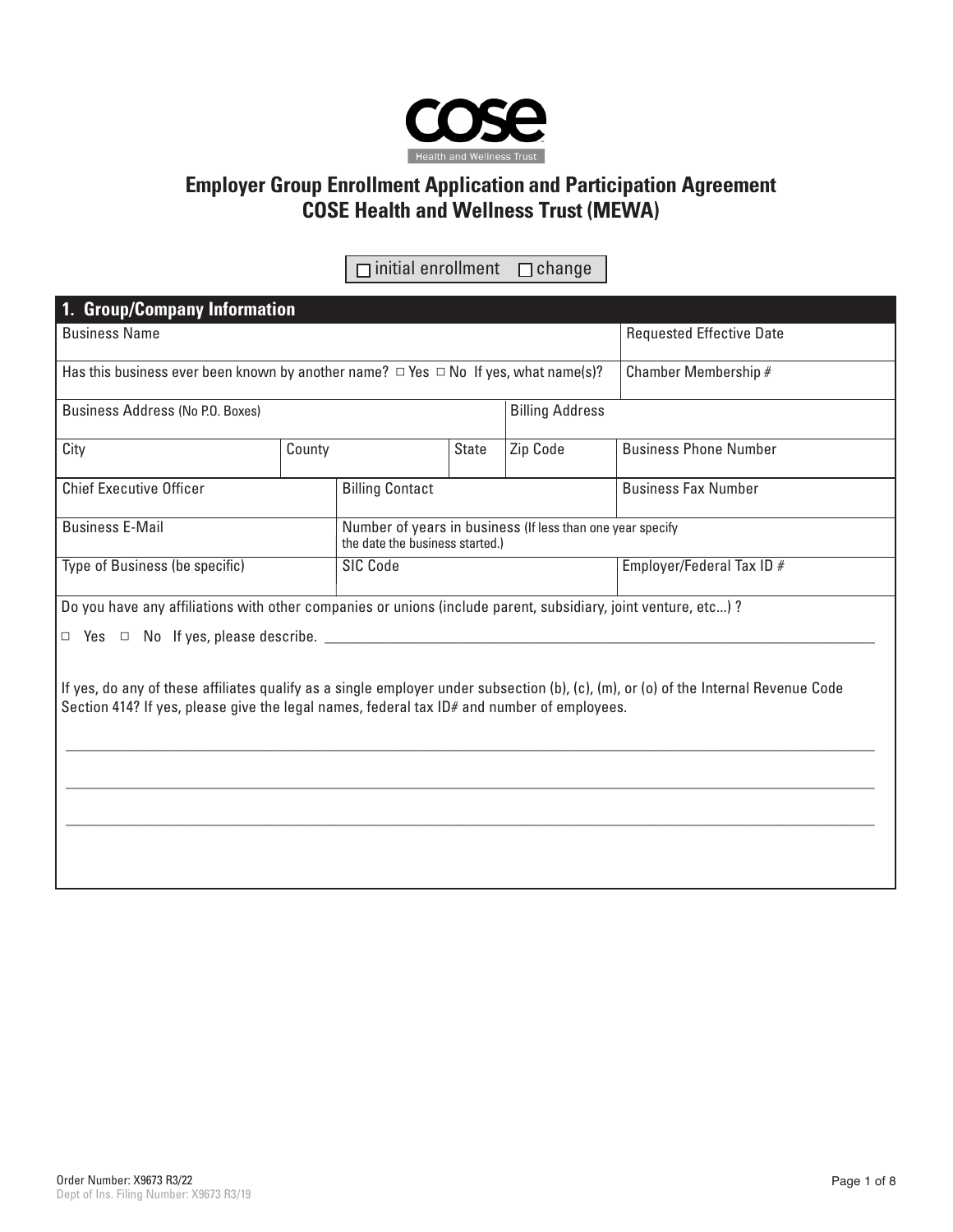

# **2. Enrollment Criteria**

| <b>Minimum Hour Requirement:</b> What is the minimum # of hours to be worked per week for employees to be considered eligible |
|-------------------------------------------------------------------------------------------------------------------------------|
| for benefits*                                                                                                                 |

\* Hours must be between 20-30 hours per week, for full time eligibility.

| Probationary Period: Per ACA guidelines, your group probationary period may not exceed 90 calendar days. Therefore, eligible members electing coverage shall be effective no later than their 91st calendar day of employment.                                            |                                                                                                                                                       |  |                                                   |                        |                                                                                                |                        |  |                                 |                           |           |  |
|---------------------------------------------------------------------------------------------------------------------------------------------------------------------------------------------------------------------------------------------------------------------------|-------------------------------------------------------------------------------------------------------------------------------------------------------|--|---------------------------------------------------|------------------------|------------------------------------------------------------------------------------------------|------------------------|--|---------------------------------|---------------------------|-----------|--|
| $\Box$ First of month following 30 calendar days<br>$\Box$ Date of Hire<br>$\Box$ First of month following Date of Hire $\Box$ 60 calendar days following Date of Hire<br>$\Box$ 30 calendar days following Date of Hire $\Box$ First of month following 60 calendar days |                                                                                                                                                       |  |                                                   |                        | $\Box$ 90 calendar days following Date of Hire<br>$\Box$ Other (not to exceed 90 calendar days |                        |  |                                 |                           |           |  |
|                                                                                                                                                                                                                                                                           |                                                                                                                                                       |  |                                                   |                        |                                                                                                |                        |  |                                 |                           |           |  |
| Waive probationary period for initial enrollment? $\Box$ Yes $\Box$ No                                                                                                                                                                                                    |                                                                                                                                                       |  |                                                   |                        |                                                                                                |                        |  |                                 |                           | Retiree   |  |
| <b>Employer Contributions*</b><br>Are there any other employer imposed eligibility<br>requirements? □ Yes □ No                                                                                                                                                            |                                                                                                                                                       |  |                                                   | Single 2-Person Family |                                                                                                |                        |  |                                 |                           |           |  |
|                                                                                                                                                                                                                                                                           | □ _____% □ _____% □ _____% □ _____%<br>(Check box and specify amount)<br>*Employer must pay at least 50% of the average monthly single employee rate. |  |                                                   |                        |                                                                                                |                        |  |                                 |                           |           |  |
|                                                                                                                                                                                                                                                                           |                                                                                                                                                       |  |                                                   |                        |                                                                                                |                        |  |                                 |                           |           |  |
| <b>Participation</b>                                                                                                                                                                                                                                                      |                                                                                                                                                       |  |                                                   |                        |                                                                                                |                        |  |                                 |                           |           |  |
| (Total number of employees applying and waivers must equal total number of full-time employees)                                                                                                                                                                           |                                                                                                                                                       |  |                                                   |                        |                                                                                                |                        |  |                                 |                           |           |  |
| **Including owners, officers and partners who receive compensation from the company, reported on a tax form other than a 1099.                                                                                                                                            |                                                                                                                                                       |  | Active**                                          |                        |                                                                                                |                        |  | <b>COBRA/state continuation</b> |                           | Retired** |  |
| Total number of current employees (part time & full time)                                                                                                                                                                                                                 |                                                                                                                                                       |  |                                                   |                        |                                                                                                |                        |  |                                 |                           |           |  |
|                                                                                                                                                                                                                                                                           |                                                                                                                                                       |  |                                                   |                        |                                                                                                |                        |  |                                 |                           |           |  |
| Total number of full-time equivalents                                                                                                                                                                                                                                     |                                                                                                                                                       |  |                                                   |                        |                                                                                                |                        |  |                                 |                           |           |  |
| Total number of eligible employees                                                                                                                                                                                                                                        |                                                                                                                                                       |  |                                                   |                        |                                                                                                |                        |  |                                 |                           |           |  |
| Number of eligible employees applying for coverage                                                                                                                                                                                                                        |                                                                                                                                                       |  |                                                   |                        |                                                                                                |                        |  |                                 |                           |           |  |
| Total number of ineligible employees                                                                                                                                                                                                                                      |                                                                                                                                                       |  |                                                   |                        |                                                                                                |                        |  |                                 |                           |           |  |
| Total number of waivers                                                                                                                                                                                                                                                   |                                                                                                                                                       |  |                                                   |                        |                                                                                                |                        |  |                                 |                           |           |  |
| Total number of Medicare primary retirees:                                                                                                                                                                                                                                |                                                                                                                                                       |  |                                                   |                        |                                                                                                |                        |  |                                 |                           |           |  |
| Total number of Medicare non-primary retirees:                                                                                                                                                                                                                            |                                                                                                                                                       |  |                                                   |                        |                                                                                                |                        |  |                                 |                           |           |  |
| Provide details below for anyone currently eligible or enrolled in COBRA or state continuation.                                                                                                                                                                           |                                                                                                                                                       |  |                                                   |                        |                                                                                                |                        |  |                                 |                           |           |  |
| Name                                                                                                                                                                                                                                                                      | Social Security #                                                                                                                                     |  | <b>Beginning Date</b>                             |                        |                                                                                                | <b>Expiration Date</b> |  | Qualifying Event                |                           |           |  |
|                                                                                                                                                                                                                                                                           |                                                                                                                                                       |  |                                                   |                        |                                                                                                |                        |  |                                 |                           |           |  |
|                                                                                                                                                                                                                                                                           |                                                                                                                                                       |  |                                                   |                        |                                                                                                |                        |  |                                 |                           |           |  |
|                                                                                                                                                                                                                                                                           |                                                                                                                                                       |  |                                                   |                        |                                                                                                |                        |  |                                 |                           |           |  |
| Provide details below for any retirees who meet the eligibility requirements AND are members of a formal retirement program.                                                                                                                                              |                                                                                                                                                       |  |                                                   |                        |                                                                                                |                        |  |                                 |                           |           |  |
|                                                                                                                                                                                                                                                                           |                                                                                                                                                       |  |                                                   |                        |                                                                                                |                        |  |                                 | Avg. Hrs. Worked Per Week |           |  |
| Name                                                                                                                                                                                                                                                                      | Social Security #                                                                                                                                     |  | Date of Retrmnt<br>Age at Retrmnt<br>Date of Hire |                        |                                                                                                |                        |  | Prior to Retrmnt                |                           |           |  |
|                                                                                                                                                                                                                                                                           |                                                                                                                                                       |  |                                                   |                        |                                                                                                |                        |  |                                 |                           |           |  |
|                                                                                                                                                                                                                                                                           |                                                                                                                                                       |  |                                                   |                        |                                                                                                |                        |  |                                 |                           |           |  |
|                                                                                                                                                                                                                                                                           |                                                                                                                                                       |  |                                                   |                        |                                                                                                |                        |  |                                 |                           |           |  |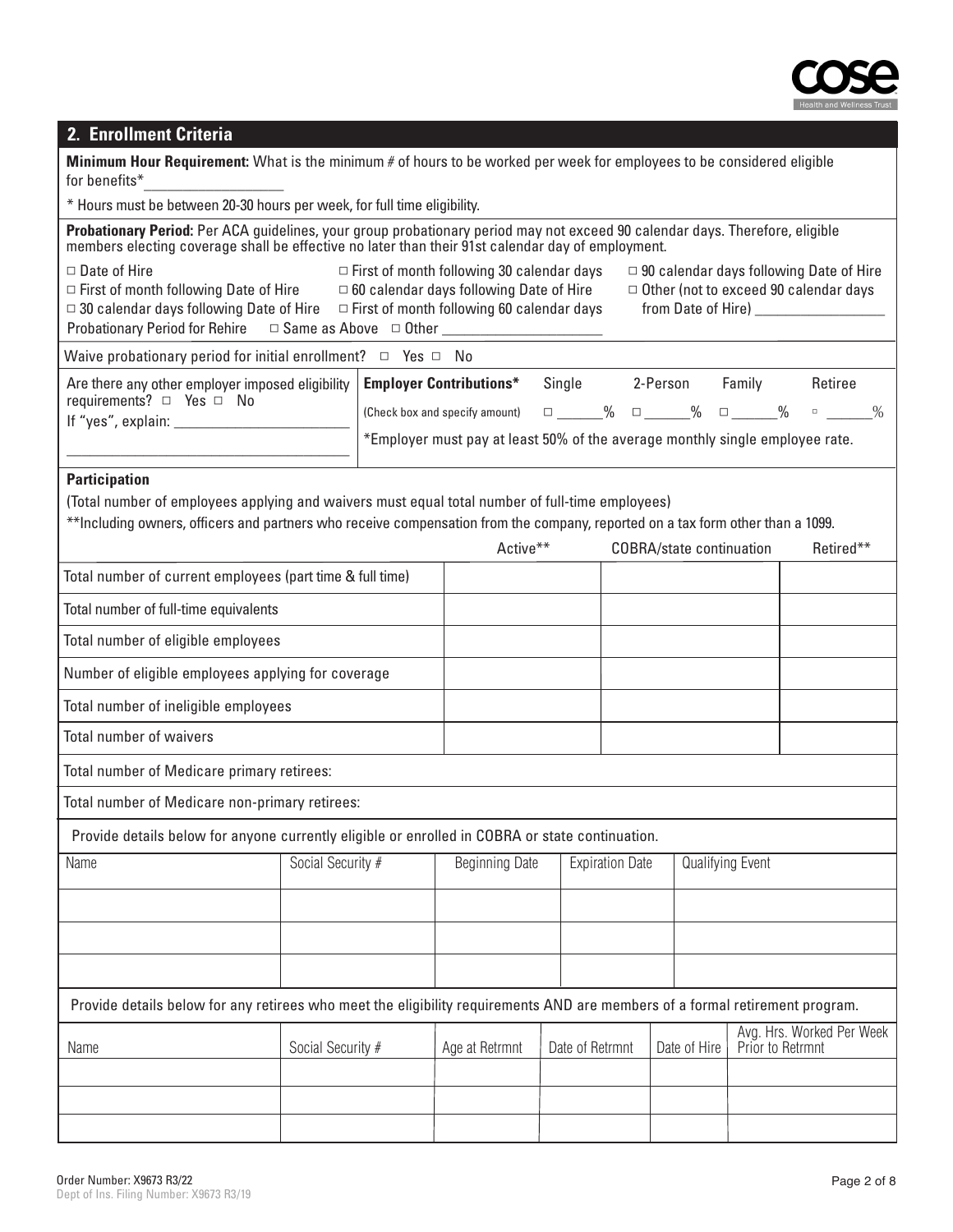

# **3. Recent Health Changes**

Are you aware of any medical conditions present for enrolling members that may not yet have been disclosed to Medical Mutual during the past 90 days?  $\Box$  Yes  $\Box$  No

If yes, please describe\_

#### **4. Products**

#### **Medical, dental and vision benefits**

| <b>Health Plan Options</b>                                                                                     | <b>Health Plan Options</b>                                                                                                                                                              | <b>Dental Plan Options</b>                                                                                                                                      | <b>Ortho Rider</b> |
|----------------------------------------------------------------------------------------------------------------|-----------------------------------------------------------------------------------------------------------------------------------------------------------------------------------------|-----------------------------------------------------------------------------------------------------------------------------------------------------------------|--------------------|
| <b>HSA Options</b><br>$\Box$ HSA 2500 MMRx Agg.                                                                | $\Box$ 2530-3000 w/ Rx<br>$\Box$ 2530-4000 w/ Rx                                                                                                                                        | □ Dental PPO 1 \$1000 CY Max (Employer Sponsored)<br>Dental PPO 1 \$1000 CY Max (Voluntary)                                                                     |                    |
| $\Box$ HSA 3000 w/PD Rx<br>$\Box$ HSA 4000 w/PD Rx<br>$\Box$ HSA 4000/20% w/MMRx<br>$\Box$ HSA 5000 w/PD Rx    | $\Box$ 3020-250 w/Rx<br>$\Box$ 3020-500 w/Rx<br>$\Box$ 3020-1000 w/Rx<br>$\Box$ 3020-1500 w/Rx                                                                                          | □ Dental Value PPO 1 \$1000 CY Max (Employer Sponsored) □<br>□ Dental Value PPO 1 \$1000 CY Max (Voluntary)<br>□ Dental Value PPO 1 \$1000 CY Max (Open Access) |                    |
| $\Box$ HSA 6550 MMRx<br>□ HSA 3000/30%                                                                         | $\Box$ 3020-2000 w/Rx<br>$\Box$ 3020-3000 w/Rx<br>$\Box$ 3020-6000 w/Rx                                                                                                                 | □ Dental PPO 2 \$1000 CY Max (Employer Sponsored)<br>□ Dental PPO 2 \$1000 CY Max (Voluntary)                                                                   |                    |
| w/PD Copays & Rx<br><b>HRA Options</b><br>$\Box$ HRA 30-2000 w/Rx                                              | $\Box$ 30-1000 w/Rx<br>$\Box$ 30-2000 w/Rx<br>$\Box$ 30-3500 w/Rx<br>$\Box$ 30-5000 w/Rx<br>$\Box$ 30-8000 w/Rx<br>$\Box$ 8700 MMRx                                                     | □ Dental Value PPO 2 \$1000 CY Max (Employer Sponsored) □<br>□ Dental Value PPO 2 \$1000 CY Max (Voluntary)<br>□ Dental Value PPO 2 \$1000 CY Max (Open Access) |                    |
| $\Box$ HRA 30-3000 w/Rx<br>$\Box$ HRA 30-3500 w/Rx<br>$\Box$ HRA 6550 w/MMRx                                   |                                                                                                                                                                                         | □ Dental Value PPO 3 \$1000 CY Max (Employer Sponsored)<br>□ Dental Value PPO 3 \$1000 CY Max (Voluntary)<br>□ Dental Value PPO 3 \$1000 CY Max (Open Access)   |                    |
| <b>MedFlex HMO Options</b><br>$\Box$ HMO 3020-250 w/Rx<br>□ HMO 3020-1000 w/Rx                                 | <b>SHARE Product Options*</b><br>$\Box$ 3020-1000 w/Rx<br>$\Box$ 3020-1500 w/Rx<br>$\Box$ 3020-2000 w/Rx<br>$\Box$ 3020-3000 w/Rx<br>$\Box$ HSA 3000 w/PD Rx<br>$\Box$ HSA 5000 w/PD Rx | □ Dental PPO 1 \$1500 CY Max (Employer Sponsored)<br>□ Dental PPO 1 \$1500 CY Max (Voluntary)                                                                   |                    |
| □ HMO 3020-2000 w/Rx<br>$\Box$ HMO HSA 5000 w/PD Rx<br><b>CLE-Care HMO Options</b><br>$\Box$ HMO 3020-250 w/Rx |                                                                                                                                                                                         | □ Dental PPO 2 \$1500 CY Max (Employer Sponsored)<br>□ Dental PPO 2 \$1500 CY Max (Voluntary)                                                                   |                    |
|                                                                                                                |                                                                                                                                                                                         | □ Dental Value PPO 1 \$1500 CY Max (Employer Sponsored) □<br>□ Dental Value PPO 1 \$1500 CY Max (Voluntary)                                                     |                    |
| □ HMO 3020-1000 w/Rx<br>$\Box$ HMO 3020-2000 w/Rx<br>$\Box$ HMO HSA 5000 w/PD Rx                               |                                                                                                                                                                                         | □ Dental Value PPO 2 \$1500 CY Max (Employer Sponsored) □<br>□ Dental Value PPO 2 \$1500 CY Max (Voluntary)                                                     |                    |
|                                                                                                                |                                                                                                                                                                                         | <b>Vision Plan Options</b>                                                                                                                                      |                    |
|                                                                                                                |                                                                                                                                                                                         | $\Box$ VSP 1 (Employer Paid)                                                                                                                                    |                    |

▫ VSP 1 (Employer Paid) □ VSP 2 (Voluntary)

\*These products are only available to groups with 10 or more enrolled employees.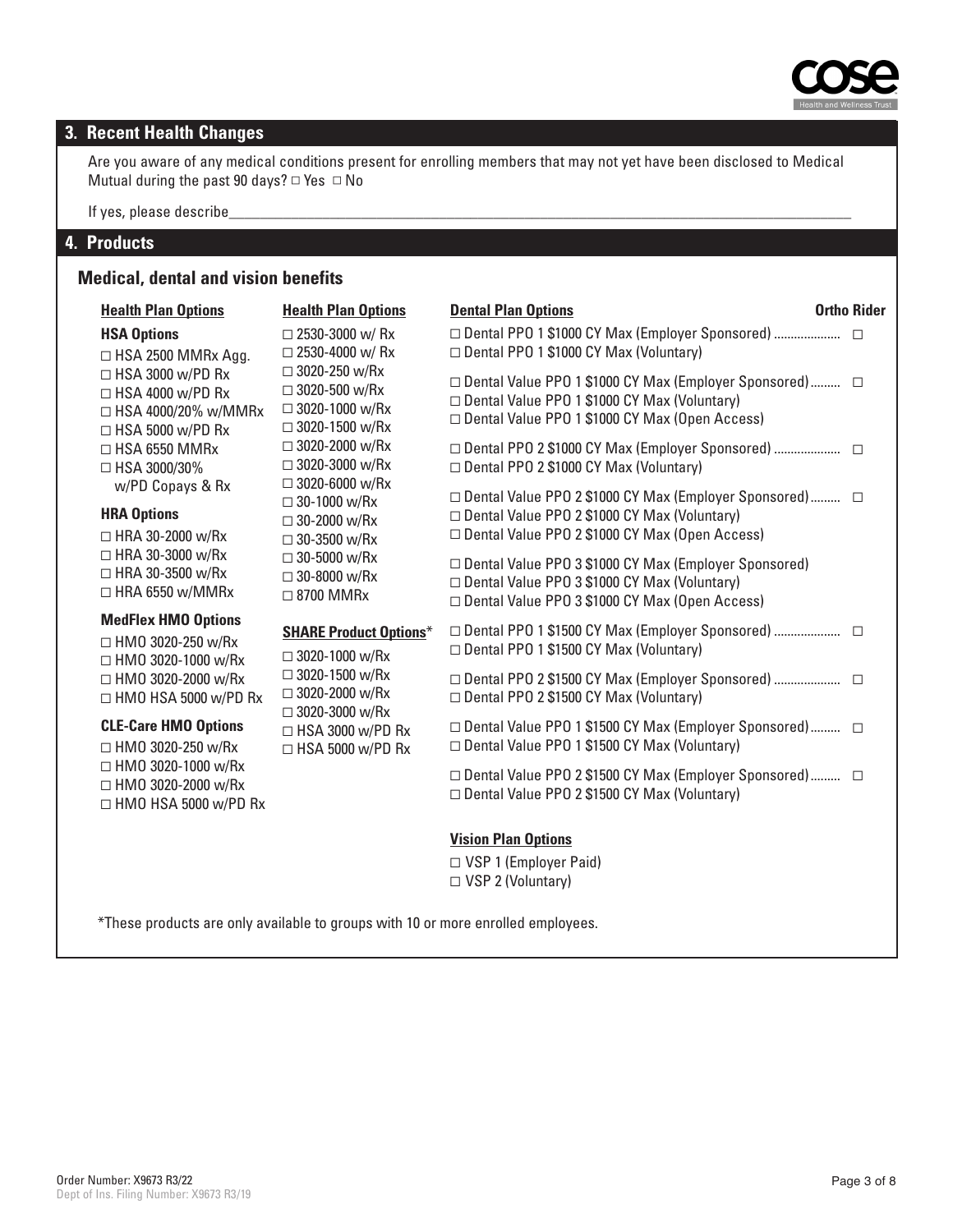

| 5. Medical Mutual H.S.A. Banking Arrangement                                                                                                                                                                                                                                                       |  |  |  |  |  |  |  |
|----------------------------------------------------------------------------------------------------------------------------------------------------------------------------------------------------------------------------------------------------------------------------------------------------|--|--|--|--|--|--|--|
| Members who are enrolled in a Medical Mutual qualified high deductible plan have the ability to participate in the Medical Mutual H.S.A.                                                                                                                                                           |  |  |  |  |  |  |  |
| banking arrangement. Do you want your eligible employees to have access to the Medical Mutual H.S.A.? $\Box$ Yes* $\Box$ No                                                                                                                                                                        |  |  |  |  |  |  |  |
| *If yes, additional paperwork may be required. Please contact your broker or Medical Mutual sales representative.                                                                                                                                                                                  |  |  |  |  |  |  |  |
| <b>6. Employer Funding</b>                                                                                                                                                                                                                                                                         |  |  |  |  |  |  |  |
| Is any part of the employee's or dependent's deductible being funded by the Participating Employer or from a Participating<br>Employer-established account? $\Box$ Yes $\Box$ No If so, how much? Single: Family: Family:<br>Does the Participating Employer fund first? $\Box$ Yes $\Box$ No      |  |  |  |  |  |  |  |
| 7. Life, AD&D, Dependent Life and Short-Term Disability                                                                                                                                                                                                                                            |  |  |  |  |  |  |  |
| $\Box$ Yes I am electing life and/or short-term disability coverage in accordance with proposal number<br>incorporated by reference in and made part of this application for all purposes.<br>If multiple plans are indicated on the proposal, indicate plan option elected ___________________.   |  |  |  |  |  |  |  |
| The requested effective date will be as stated in the above-mentioned proposal, unless indicated below:                                                                                                                                                                                            |  |  |  |  |  |  |  |
| If the Company approves this application, a policy will be issued. The applicant agrees that acceptance of the Policy will be approval<br>of the Policy terms.                                                                                                                                     |  |  |  |  |  |  |  |
| $\Box$ Voluntary Life Insurance<br>Increments of \$10,000 to a maximum of \$300,000<br>$\Box$ Voluntary Short-Term Disability<br>Increments of \$50; minimum of \$100 to a maximum of \$500, not to exceed 70% of employee's Basic Weekly Wage.                                                    |  |  |  |  |  |  |  |
| <b>Select One:</b><br>$\Box$ Voluntary STD benefits payable: 1st day of Accident; 8th day of Sickness for a maximum benefit period of 26 weeks.<br>□ Voluntary STD benefits payable: 15th day of Accident; 15th day of Sickness for a maximum benefit period of 26 weeks.                          |  |  |  |  |  |  |  |
| Waiting period is identical to medical probationary period, unless indicated below:                                                                                                                                                                                                                |  |  |  |  |  |  |  |
| $\Box$ None                                                                                                                                                                                                                                                                                        |  |  |  |  |  |  |  |
| $\Box$ First of month following completion of _______ days<br>D Other <u>Denomination of the Carl Community of the Carl Community of the Carl Community of the Carl Community of the Carl Community of the Carl Community of the Carl Community of the Carl Community of the Carl Community of</u> |  |  |  |  |  |  |  |
| Employees working less than 20 hours per week are not eligible for coverage. If different than 20 hours, please indicate number of<br>hours: 1999                                                                                                                                                  |  |  |  |  |  |  |  |
| Employer contribution percentages (%) for all products are stated in the proposal, unless indicated below:                                                                                                                                                                                         |  |  |  |  |  |  |  |
| $\frac{0}{0}$<br>$\frac{0}{0}$<br>Product<br>Product                                                                                                                                                                                                                                               |  |  |  |  |  |  |  |
|                                                                                                                                                                                                                                                                                                    |  |  |  |  |  |  |  |
|                                                                                                                                                                                                                                                                                                    |  |  |  |  |  |  |  |
|                                                                                                                                                                                                                                                                                                    |  |  |  |  |  |  |  |
|                                                                                                                                                                                                                                                                                                    |  |  |  |  |  |  |  |
| □ Group Long-Term Disability<br>*Employees must work a minimum of 30 hours per week                                                                                                                                                                                                                |  |  |  |  |  |  |  |
| <b>Select One Plan:</b>                                                                                                                                                                                                                                                                            |  |  |  |  |  |  |  |
| $\Box$ 180 day elimination<br>$\Box$ 90 day elimination                                                                                                                                                                                                                                            |  |  |  |  |  |  |  |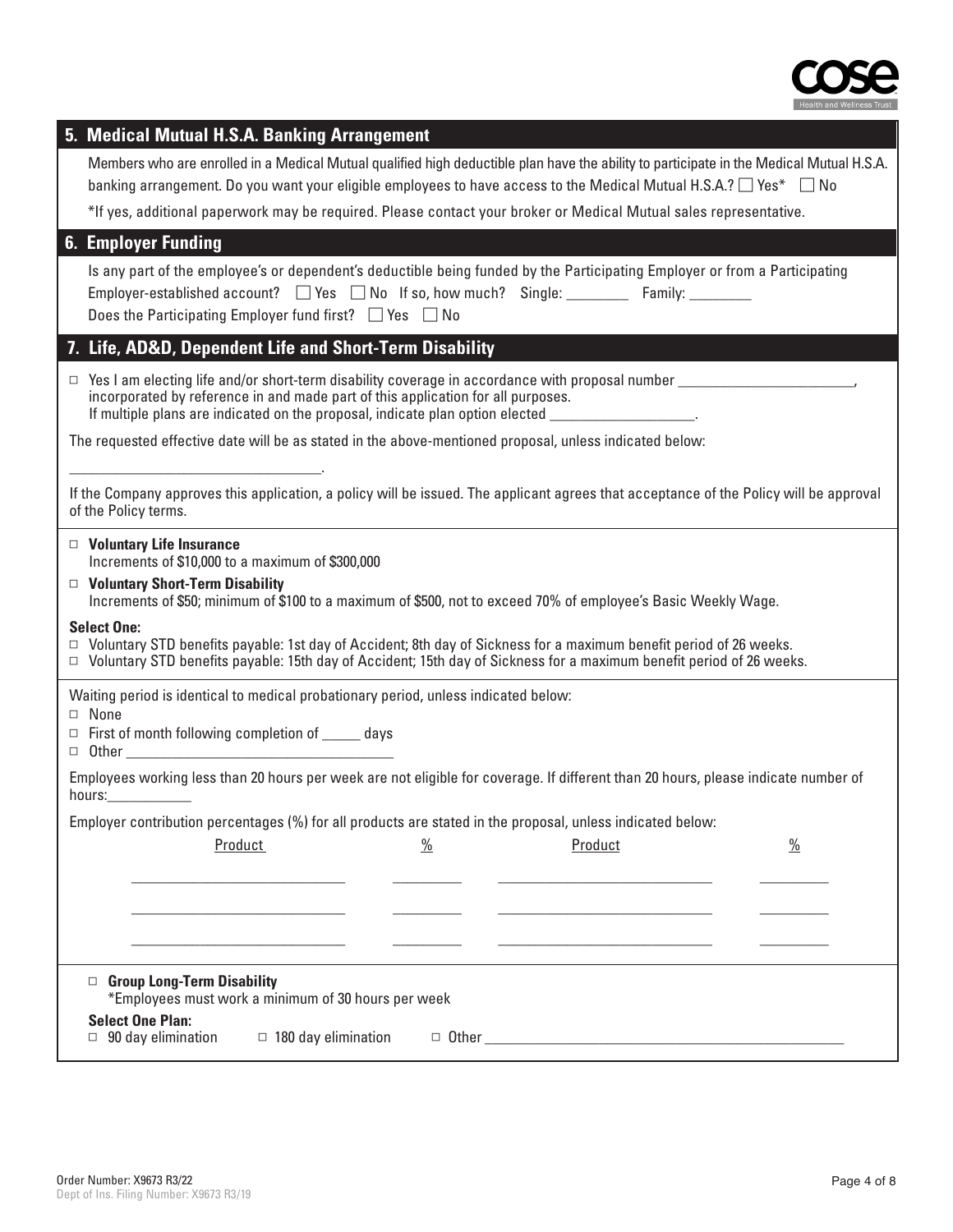

### **8. Current and Prior Carrier History**

 List all carriers used for all product lines of insurance offered to the employees for the past 5 years. If there are no carriers, indicate NONE. (list current carrier first)

| <b>Carrier Name</b>                                 | Continuing<br>Coverage | Benefits* | <b>Dates</b><br>From To |  | <b>Current Rates**</b><br>Emplye Spouse Child Family Emplye Spouse Child Family |  |  |  | <b>Renewal Rates**</b> |  |
|-----------------------------------------------------|------------------------|-----------|-------------------------|--|---------------------------------------------------------------------------------|--|--|--|------------------------|--|
|                                                     |                        |           |                         |  |                                                                                 |  |  |  |                        |  |
|                                                     |                        |           |                         |  |                                                                                 |  |  |  |                        |  |
|                                                     |                        |           |                         |  |                                                                                 |  |  |  |                        |  |
| *Examples: Traditional, PPO, HMO, Self Insured, etc |                        |           |                         |  |                                                                                 |  |  |  |                        |  |

\*\*If you're age banded with current carrier, please provide most recent billing statement.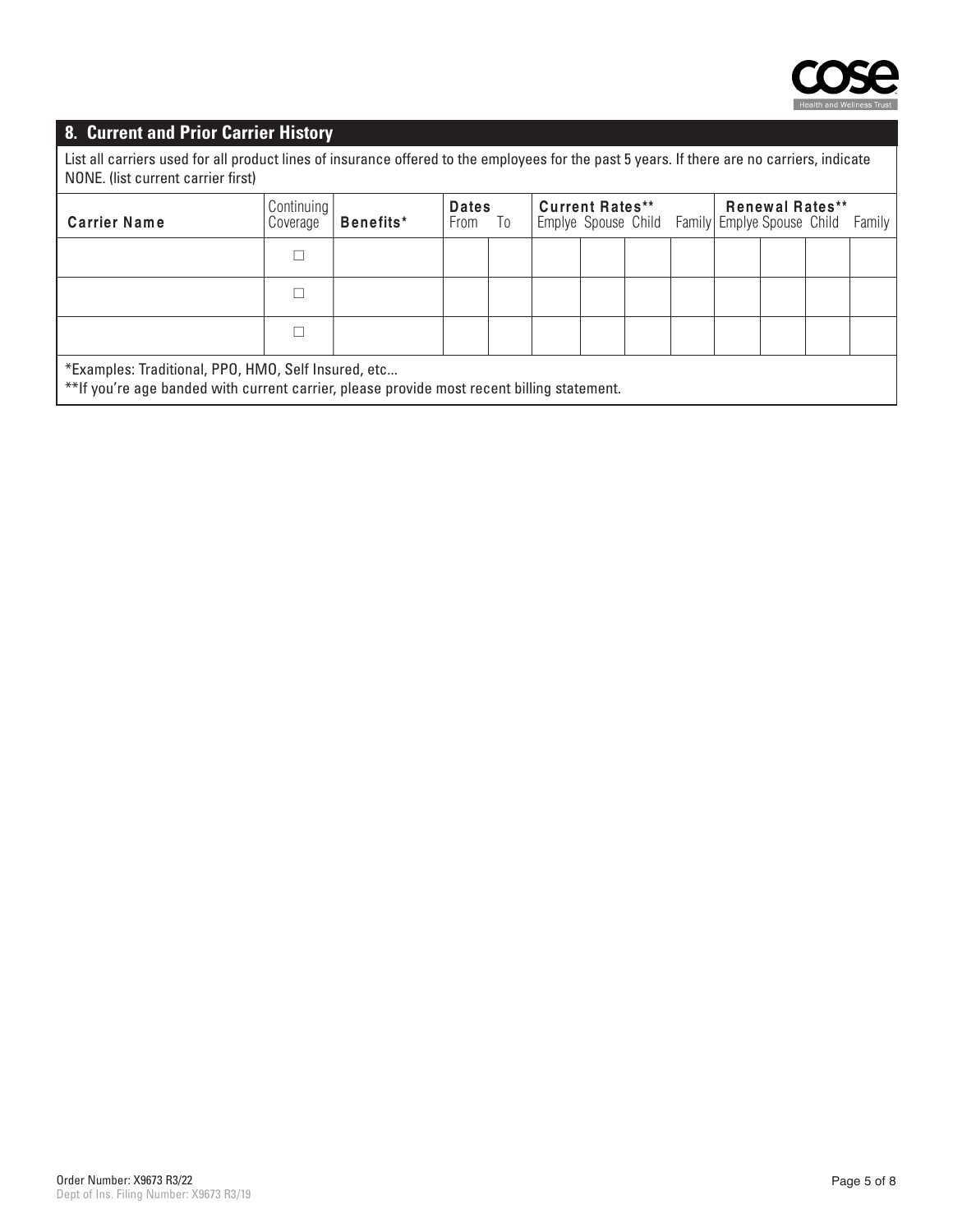

#### **9. Terms and Conditions**

I, as the undersigned Participating Employer and member of the Council of Smaller Enterprises (COSE), and the Greater Cleveland Partnership (GCP), hereby apply to obtain health benefits from the COSE Health and Wellness Trust ["MEWA"]. I acknowledge that I am applying for an employee health benefit offered collectively through the MEWA under a certificate of authority issued by the Ohio Department of Insurance, and that this benefit may be subject to special terms and conditions outlined in the applicable documents, as amended from time to time.

#### **I agree to comply with the requirements applicable to Participating Employers described in the COSE MEWA Administration & Compliance Guide, which is incorporated herein by reference, and may be amended from time to time. In addition, I understand, acknowledge and agree to the following:**

- 1. The MEWA for which I am applying is a self-insured plan, and benefits are not guaranteed by a licensed insurer. The MEWA is not covered by the Ohio Life and Health Guaranty Association. This is a fully assessable benefit plan. In the event that the multiple employer self-insured health plan is unable to pay its obligations, Participating Employers shall be required to contribute the funds necessary to meet any unpaid obligations. Any such assessment will be determined using a reasonable proportionate methodology. The Plan does provide certain protections to Plan Sponsors regarding this assessment. Please see the Plan Document and Administrative & Compliance Guide for details. Certain other major protections offered to Ohio residents under the Ohio Insurance Code and Rules and Regulations, such as certain mandated or required benefits, may not be available through the multiple employer self-insured plan.
- 2. I acknowledge and agree that the Funding Rate and any other amounts I contribute to the MEWA may be commingled with contributions made by all other Participating Employers in the MEWA and that all amounts once contributed by a Participating Employer, may be used to pay any benefit of any Participant in the MEWA, including benefits attributable to Participants of other Participating Employers.
- 3. Dental and vision benefits are being made available on a fully insured basis through the Alliance Agreement between Medical Mutual and COSE/GCP. Life, AD&D and disability benefits are being made available through COSE/GCP under a fully insured arrangement with MedMutual Life.
- 4. This Employer Group Application and Participation Agreement ("Application") is not a contract for benefits. Neither this Application, nor the payment of any moneys to be applied towards contributions for coverage, shall cause coverage to become effective on any of my employees. In order for coverage to go into effect, I must be accepted as a Participating Employer, and my employees must satisfy the applicable eligibility requirements. I should continue my current coverage until I am notified in writing the MEWA has accepted this Application.
- 5. I have seen a copy of the benefits proposed and agree to pay the required contributions (funding rates), including the additional \$25 fee due for non-electronic invoice payment by check or the \$39 fee for late payments, to the MEWA when due and in accordance with the guidelines pertaining to billing and collections. I further agree to give all eligible employees an opportunity to enroll for coverage, if contributions from employees are required. I agree to pay to the MEWA the funding rate billed to me by the MEWA and to pay other charges or expenses assessed against me under this agreement or the terms of the MEWA. The MEWA's Board of Trustees (Board) will provide written notice to me of any changes in the funding rate. I acknowledge that the funding rate may be changed at any time, without prior notice, as deemed necessary by the Board in its sole discretion.
- 6. To be eligible for coverage through the MEWA, I must: 1) meet the eligibility requirements set forth in the plan documents of the MEWA; 2) meet the COSE membership or chamber requirements; 3) be and remain a member in good standing with such chamber in order for coverage to stay in effect; and 4) comply with all applicable laws of the State of Ohio.
- 7. To be eligible for coverage through the MEWA, my employees must be actively working on a full-time basis and drawing a regular paycheck, whose compensation is reported on IRS Form W-2 (if applicable); and for life, AD&D, disability, dental and/or vision coverage, my employees must also meet the eligibility requirements of Medical Mutual/MedMutual Life.
- 8. I agree to maintain at least 75% enrollment level of eligible employees for coverage through the MEWA. I understand that in determining the number of eligible employees, I may exclude an employee who waives coverage because he or she is: 1) covered in his or her spouse's employer-sponsored health plan; 2) an active eligible or retiree in another health plan sponsored by a second employer; 3) covered under a parent's plan; 4) covered by Medicare and/or a Medicare supplement plan; 5) covered under a government-sponsored plan, such as TRICARE, Medicaid or Veteran's Administration (VA) coverage; or 6) enrolled in an individual plan that was purchased through an Exchange and was approved for a federal subsidy.
- 9. By applying for coverage, I agree that the MEWA may, from time to time, verify my compliance with the underwriting, eligibility or participation standards of the pertinent program. I agree to provide payroll records, if requested by a representative authorized by the MEWA or Medical Mutual/MedMutual Life.